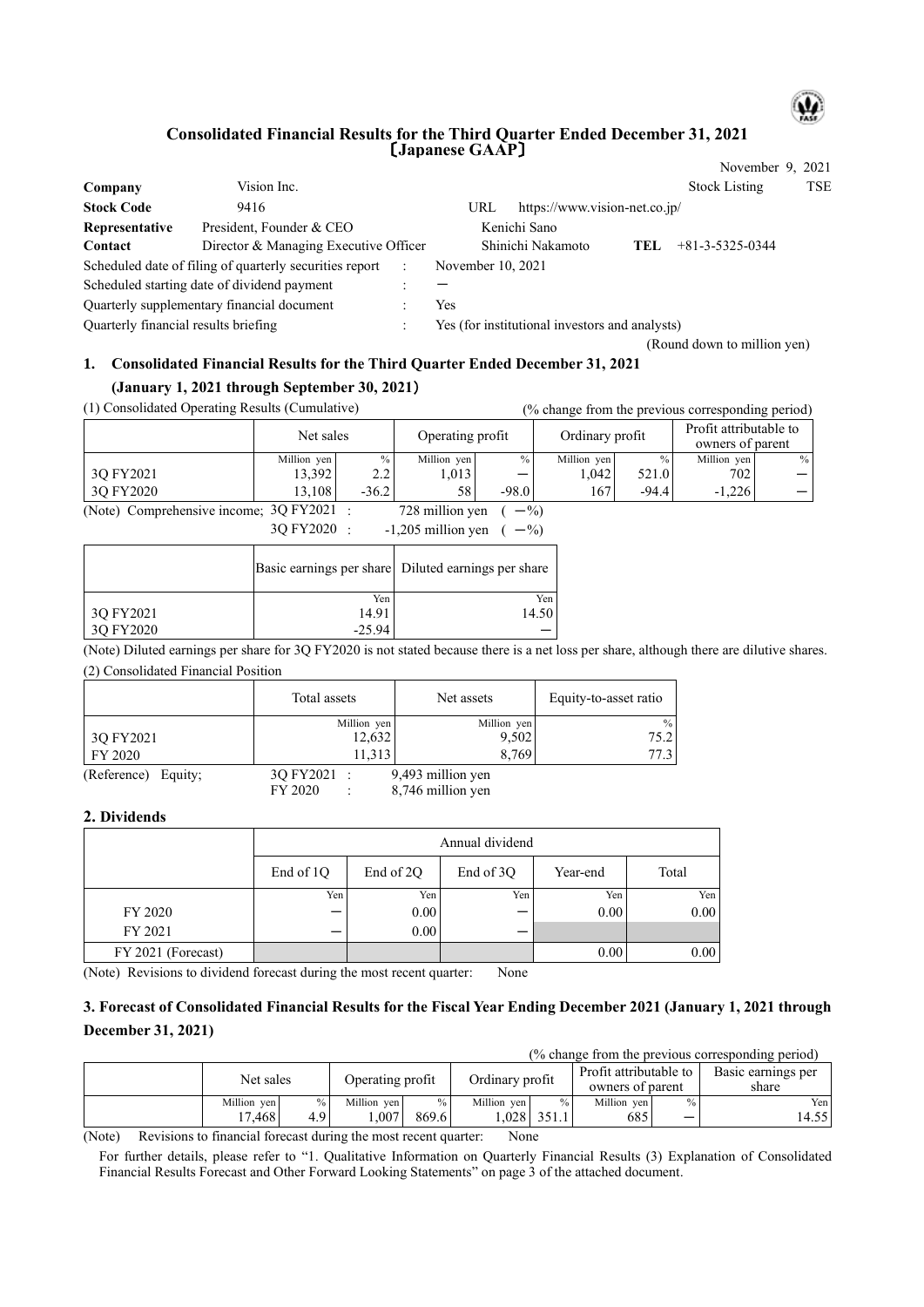| ∗                                                                                                              | <b>Notes</b>      |                                                                                 |           |      |  |  |  |
|----------------------------------------------------------------------------------------------------------------|-------------------|---------------------------------------------------------------------------------|-----------|------|--|--|--|
| (1) Changes in significant subsidiaries during the period<br>$\ddot{\phantom{0}}$                              |                   |                                                                                 |           |      |  |  |  |
| (2) Application of accounting procedures specific to preparation of the quarterly financial statements<br>None |                   |                                                                                 |           |      |  |  |  |
| (3) Changes in accounting policies, accounting estimates, and restatement                                      |                   |                                                                                 |           |      |  |  |  |
|                                                                                                                |                   | Changes in accounting policies associated with revision of accounting standards | $\bullet$ | None |  |  |  |
|                                                                                                                | $\left( 2\right)$ | Changes in accounting policies other than $\mathbb D$                           |           | None |  |  |  |
|                                                                                                                | (3)               | Changes in accounting estimates                                                 |           | None |  |  |  |
|                                                                                                                | (4)               | Restatement                                                                     |           | None |  |  |  |

(4) Shares issued (common stock)

|     | Shares issued as of term-end (incl. Treasury stock) | 30 FY2021 | 49.053.000 | FY 2020   | 49,027,800 |
|-----|-----------------------------------------------------|-----------|------------|-----------|------------|
| (2) | Treasury stock as of term-end                       | 3O FY2021 | 1,948,090  | FY 2020   | 1,948,044  |
| 3   | Average number of shares outstanding                | 30 FY2021 | 47,090,561 | 30 FY2020 | 47,270,324 |

#### **\* Quarterly financial summary is not subject to the quarterly review procedures by certified public accountants or audit firm.**

## \* **Explanation for appropriate use of forecasts and other notes**

The forward-looking statements such as operational forecasts contained in this statements summary are based in information currently available to the Company and certain assumptions which are regarded as legitimate. Actual results may differ from such forward-looking statements for a variety of reasons. For the assumptions on the earnings forecasts and notes on their use, please refer to "1. Qualitative Information on Quarterly Financial Results (3) Explanation of Consolidated Financial Results Forecast and Other Forward Looking Statements" on page 3 of the attached document.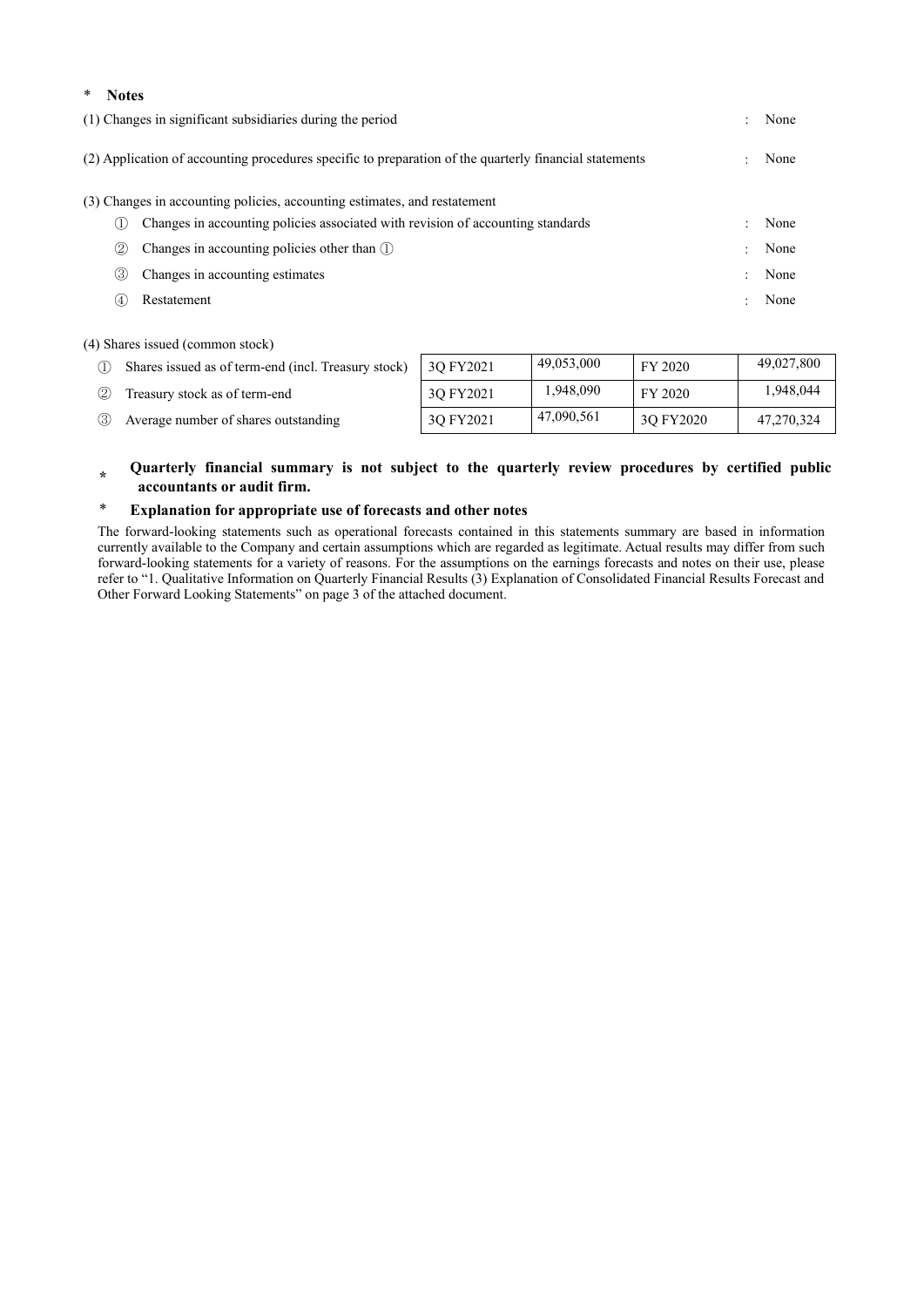## **Contents of Attachment**

| (3) Explanation of Consolidated Financial Results Forecast and Other Forward Looking Statements3 |  |
|--------------------------------------------------------------------------------------------------|--|
|                                                                                                  |  |
|                                                                                                  |  |
|                                                                                                  |  |
|                                                                                                  |  |
|                                                                                                  |  |
|                                                                                                  |  |
|                                                                                                  |  |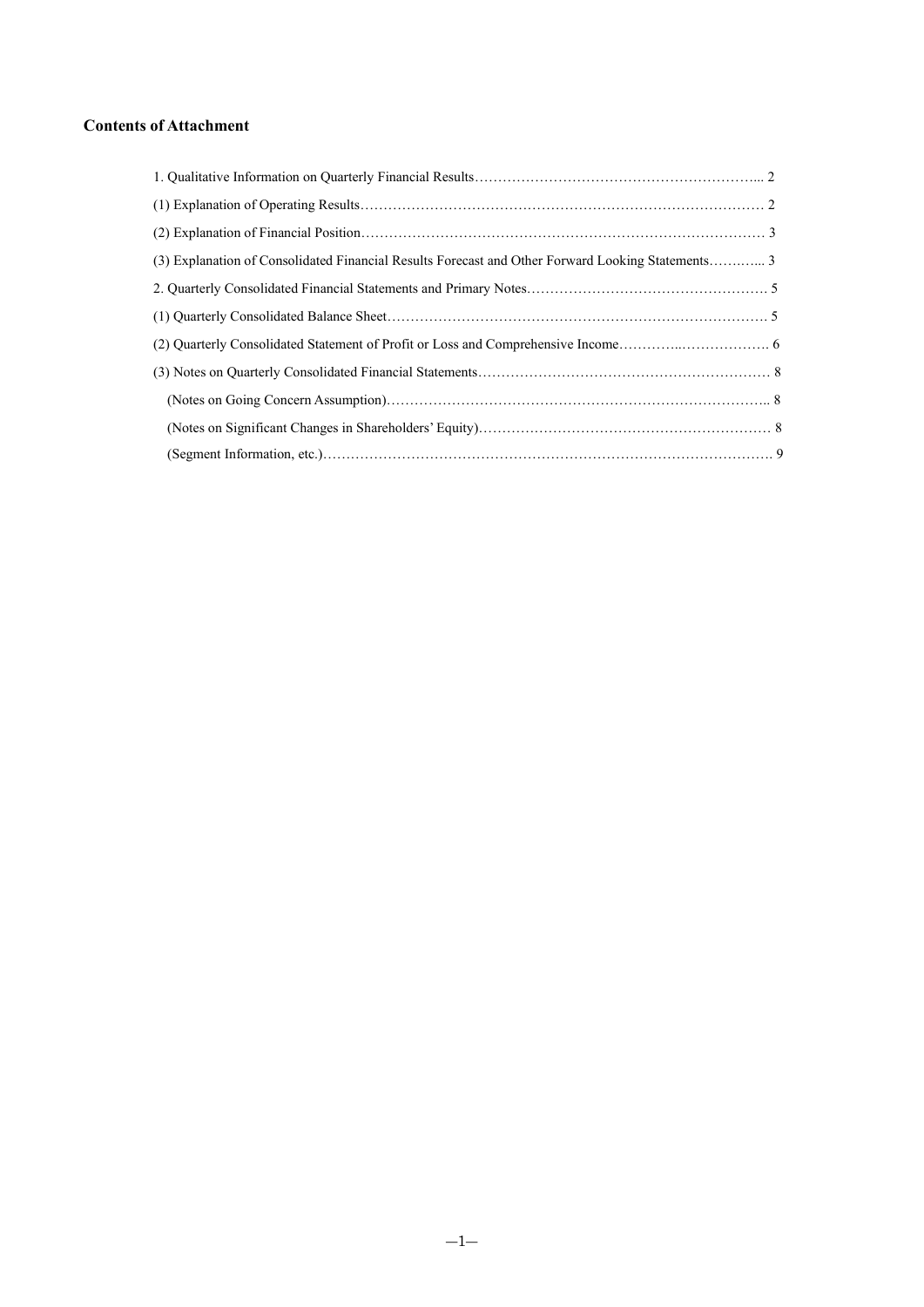### 1. Qualitative Information on Quarterly Financial Results

#### (1) Explanation of Operating Results

For the current consolidated cumulative period, Japan's economy had been starting to show signs of recovery amidst a harsh economic environment due to the COVID-19 pandemic, but the pace is now slowing down.

Looking ahead, the economy is expected to pick up, partly due to the effects of various policies and improvements in overseas economies and as various countermeasures against infection are taken and vaccination rates increase. However, we need to closely monitor risks due to the effects through the supply chain, trends in infection rates in Japan and overseas, and fluctuations in financial and capital markets.

While still in a severe economic environment where measures are being taken to restrict travel both internationally as well as domestically, the Group has continued to focus on the "GLOBAL WiFi" and Information and Communications Service businesses for the domestic market.

As a result, net sales, operating profit, ordinary profit, and profit attributable owners of parent for the third quarter of the current fiscal year all exceeded the results of the third quarter of the previous fiscal year.

|                                                        | FY2021/3Q Result<br>(million yen) | FY2020/3Q Result<br>(million yen) | Change<br>(million yen) | YoY<br>$(\%)$ |
|--------------------------------------------------------|-----------------------------------|-----------------------------------|-------------------------|---------------|
| Net sales                                              | 13,392                            | 13,108                            | 283                     | 2.2           |
| Operating profit or loss (-)                           | 1,013                             | 58                                | 955                     | 1,641.8       |
| Ordinary profit                                        | 1,042                             | 167                               | 874                     | 521.0         |
| Profit or loss (-) attributable to<br>owners of parent | 702                               | $-1,226$                          | 1,928                   |               |

Business results by segment are as follows.

#### **"GLOBAL WiFi" Business**

During the third quarter of the consolidated cumulative period, there was domestic demand for Wi-Fi router rentals to be used in various situations such as moving, business trips, various events, etc. as the pandemic necessitates working from home and doing sales online. We have endeavored to increase sales of our services, "Global WiFi for Biz," monthly charge mobile Wi-Fi router for the office, "Vision WiMAX," an ultra-high-speed Wi-Fi router, and "World eSim", our newly released eSim service that can be used in 120 countries around the world.

Also, those entering Japan must install certain apps on their phone as part of border measures at the airport quarantine station when entering Japan and we have temporarily been given the registration and confirmation work for the app since April 2021.

As a result of these efforts, both sales and segment profit for the third quarter of the current consolidated cumulative period exceeded the results for the same period of the previous year and these are the highest quarterly results since the previous third quarter consolidated accounting period when the effects of COVID-19 became apparent.

| <b>GLOBAL WiFi Business</b> | FY2021/3Q Result<br>(million yen) | FY2020/3Q Result<br>(million yen) | Change<br>(million yen) | YoY<br>(%) |  |
|-----------------------------|-----------------------------------|-----------------------------------|-------------------------|------------|--|
| Net sales                   | 6.493                             | 5,906                             | 586                     | 9.9        |  |
| Segment profit or loss (-)  | 749                               | $-48$                             | 797                     |            |  |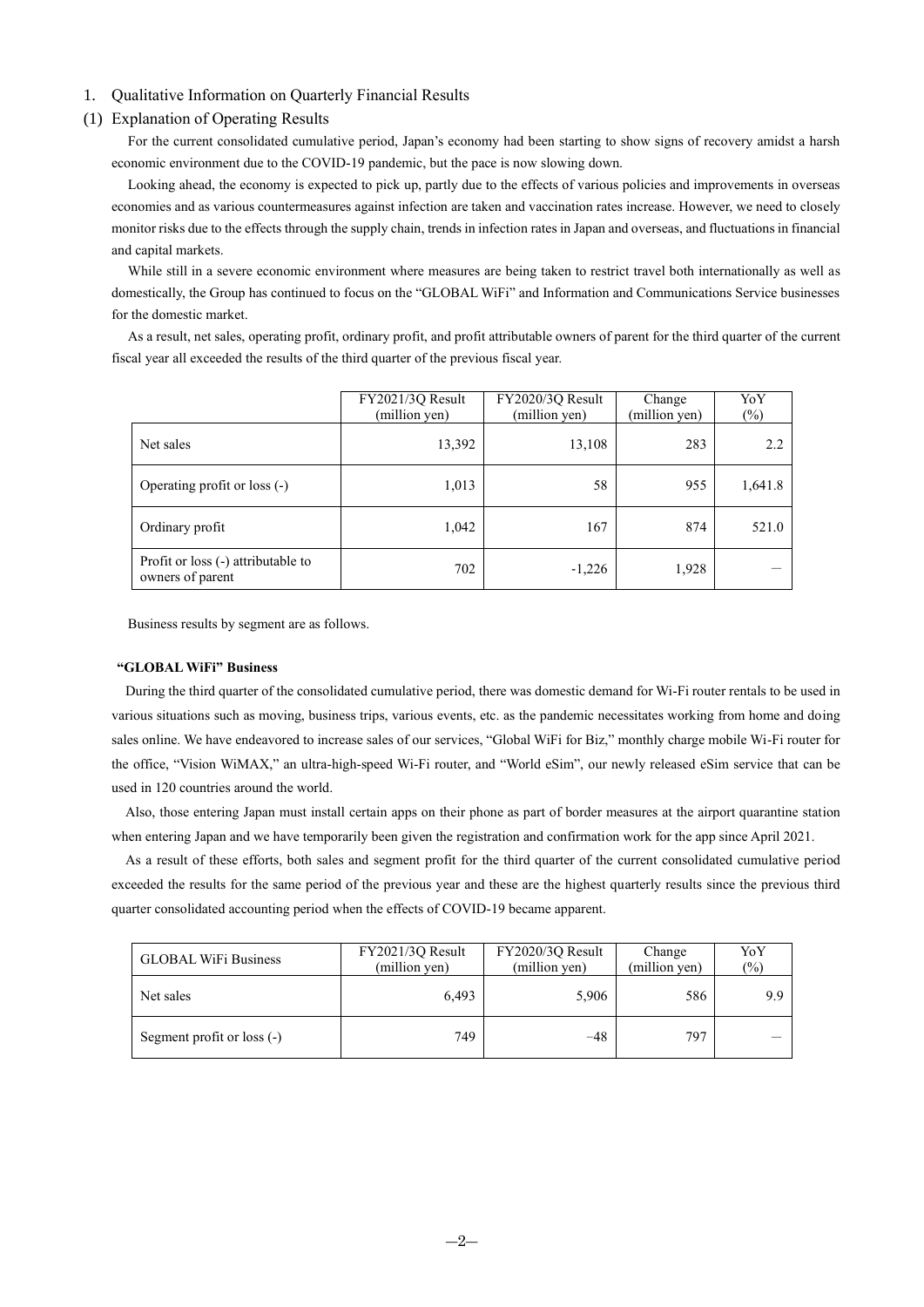#### **Information and Communications Service Business**

For this segment, we are developing services that can contribute to cost reduction, operational efficiency improvement, and remote work support, which are able to be operational during and after the pandemic and where demand can be expected regardless of the economy.

We are also working on improving stability and profitability by increasing stock and promoting efficient sales activities, using the strategies of targeting new corporations and venture companies and upselling or cross-selling according to the growth stage of the company.

During the third quarter of the current consolidated cumulative period, there was large demand for mobile telecommunications equipment that support remote environments and we focused on sales. Additionally, in the future, operating costs will temporarily increase however continuous monthly profits can be expected with our new power service "Vision Denki" mainly aimed at small and medium-sized enterprises and start-up companies.

As a result, sales were higher than in the same period of the previous year, but segment profit was lower than in the same period of the previous year.

| Information and<br><b>Communications Service</b> | FY2021/3Q Result<br>(million yen) | FY2020/3Q Result<br>(million yen) | Change<br>(million yen) | YoY<br>(%) |
|--------------------------------------------------|-----------------------------------|-----------------------------------|-------------------------|------------|
| Net sales                                        | 6,724                             | 6,666                             | 57                      | 0.9        |
| Segment profit                                   | 1.024                             | l.184                             | $-160$                  | $-13.5$    |

## (2) Explanation of Financial Position

(Assets)

Total assets at the end of the third quarter consolidated accounting period are 12,632 million yen (1,319 million yen more than the end of the previous consolidated fiscal term).

Current assets are 10,384 million yen (1,511 million yen more than the end of the previous consolidated fiscal term). The main reasons for this are that cash and deposits increased by 957 million yen and notes and accounts receivable increased by 673 million yen.

Fixed assets are 2,247 million yen (192 million yen less than the end of the previous consolidated fiscal term) because investment and other assets decreased by 231 million yen.

#### (Liabilities)

Total liabilities at the end of the third quarter consolidated accounting period are 3,129 million yen (586 million more than the end of the previous consolidated fiscal term).

Current liabilities are 3,105 million yen (597 million yen more than the end of the previous consolidated fiscal term). This was due to the increase of bills and accounts payable by 103 million yen, payable income taxes and the like by 60 million yen, and reserve for bonuses by 95 million yen.

Fixed liabilities are 24 million yen (11 million yen less than the end of the previous consolidated fiscal term).

#### (Net assets)

Total net assets at the end of the third quarter consolidated accounting period are 9,502 million yen (733 million yen more than the end of the previous consolidated fiscal term).

The main reason for this was the recording of a net income of 702 million yen attributable to owners of the parent.

#### (3) Explanation of Consolidated Financial Results Forecast and Other Forward Looking Statements

Although there is great uncertainty about the economic impact of COVID-19 and predicting the future is difficult, the full-year consolidated financial results forecast for the fiscal year ending December 2021, announced on August 10, 2021, will remain unchanged.

When calculating the full-year consolidated financial results forecast, we predicted that demand in the "GLOBAL WiFi" business would partially recover from the fourth quarter, but now we have revised the forecast to delay that period by about six months. On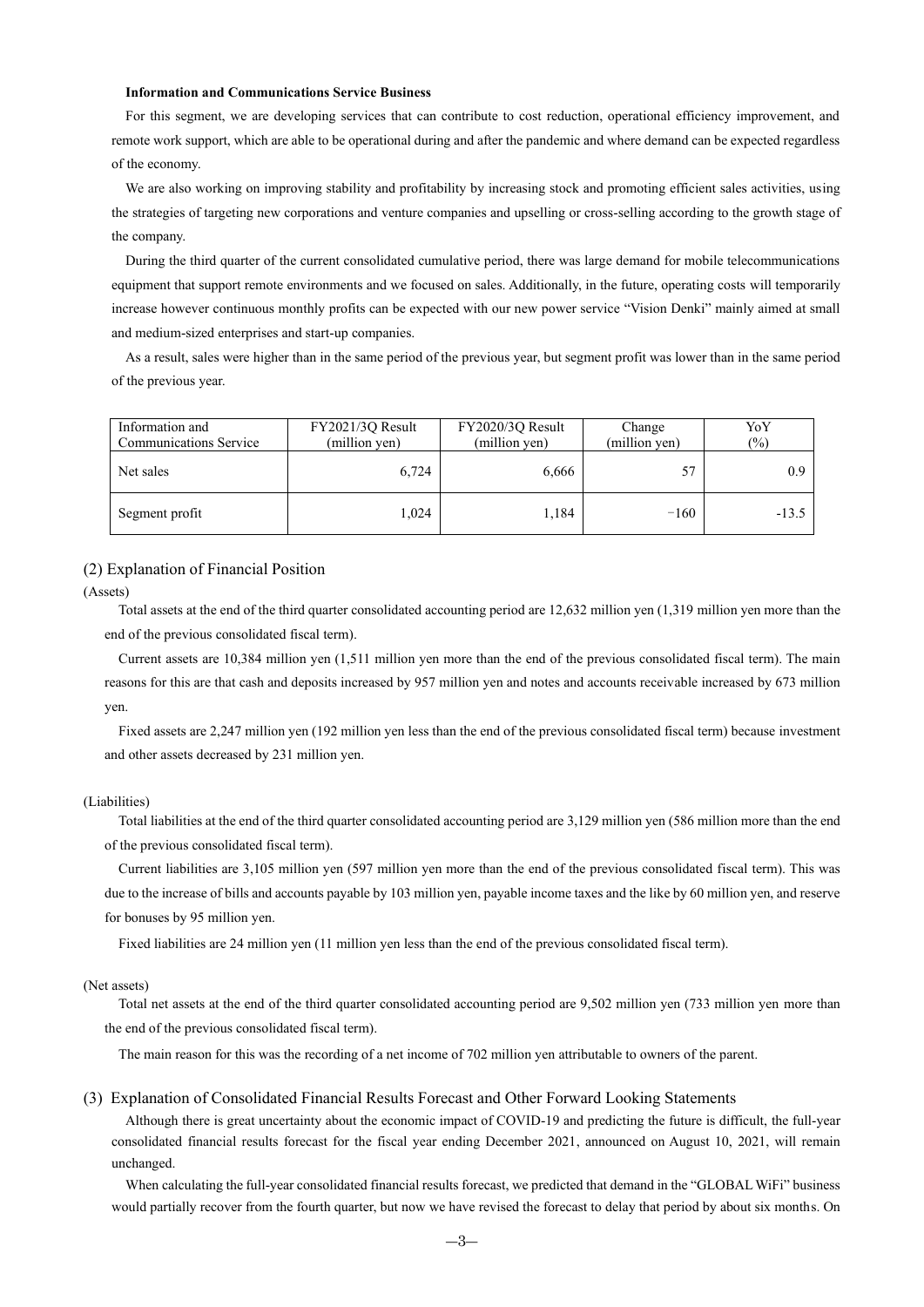the other hand, we are steadily generating profits by continuing to capture domestic demand for Wi-Fi device rentals. Also, there are no significant changes in the Information and Communications Service business.

In the third quarter of the current consolidated cumulative period, operating profit exceeded the full-year consolidated financial results forecast, but during the fourth quarter of the consolidated fiscal period, we plan to make various business investments for the fiscal year ending December 2022. Taking these investments into comprehensive consideration, we have left the forecast unchanged.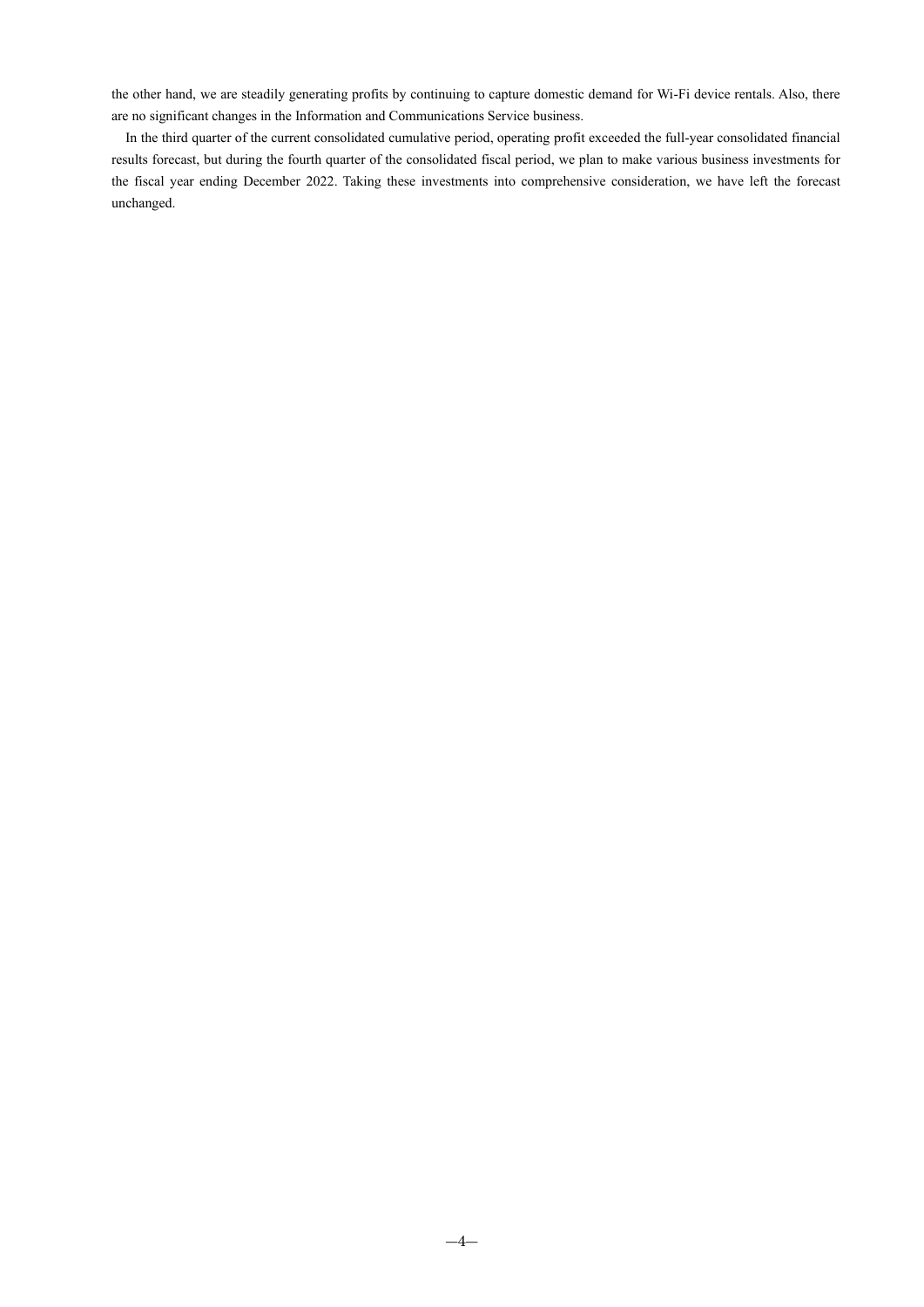2. Quarterly Consolidated Financial Statements and Primary Notes

(1) Quarterly Consolidated Balance Sheet

|                                                       | As of December 31, 2020 | As of September 30, 2021 |  |
|-------------------------------------------------------|-------------------------|--------------------------|--|
| Assets                                                |                         |                          |  |
| Current assets                                        |                         |                          |  |
| Cash and deposits                                     | 6,650,318               | 7,608,099                |  |
| Notes and accounts receivable - trade                 | 1,428,842               | 2,102,102                |  |
| Products                                              | 125,303                 | 166,970                  |  |
| Supplies                                              | 4,748                   | 9,154                    |  |
| Other                                                 | 724,808                 | 572,132                  |  |
| Allowance for doubtful accounts                       | $-61,666$               | $-74,132$                |  |
| Total current assets                                  | 8,872,354               | 10,384,327               |  |
| Fixed assets                                          |                         |                          |  |
| Tangible fixed assets                                 | 342,989                 | 382,164                  |  |
| Intangible fixed assets                               | 196,721                 | 195,852                  |  |
| Investments and other assets                          |                         |                          |  |
| Other                                                 | 1,949,361               | 1,724,294                |  |
| Allowance for doubtful accounts                       | $-48,393$               | $-54,344$                |  |
| Total investments and other assets                    | 1,900,967               | 1,669,949                |  |
| Total fixed assets                                    | 2,440,679               | 2,247,966                |  |
| Total assets                                          | 11,313,034              | 12,632,294               |  |
| Liabilities                                           |                         |                          |  |
| <b>Current liabilities</b>                            |                         |                          |  |
| Notes and accounts payable - trade                    | 716,837                 | 820,478                  |  |
| Income taxes payable                                  | 55,918                  | 116,644                  |  |
| Provision for bonuses                                 | 159,001                 | 254,999                  |  |
| Short-term surrender fees reserve                     | 49,271                  | 51,563                   |  |
| Other                                                 | 1,526,752               | 1,862,088                |  |
| Total current liabilities                             | 2,507,781               | 3,105,773                |  |
| Fixed liabilities                                     |                         |                          |  |
| Other                                                 | 36,080                  | 24,207                   |  |
| Total fixed liabilities                               | 36,080                  | 24,207                   |  |
| <b>Total liabilities</b>                              | 2,543,862               | 3,129,981                |  |
| Net assets                                            |                         |                          |  |
| Shareholders' equity                                  |                         |                          |  |
| Share capital                                         | 2,363,785               | 2,373,469                |  |
| Capital surplus                                       | 2,396,243               | 2,405,927                |  |
| Retained earnings                                     | 6,359,377               | 7,061,387                |  |
| Treasury stock                                        | $-2,416,784$            | $-2,416,841$             |  |
| Total shareholders' equity                            | 8,702,621               | 9,423,942                |  |
| Other accumulated comprehensive income                |                         |                          |  |
| Valuation difference on available-for-sale securities | 47,618                  | 39,315                   |  |
| Deferred gains or losses on hedges                    | $-721$                  |                          |  |
| Foreign currency translation adjustment               | $-2,549$                | 30,227                   |  |
| Total other accumulated comprehensive income          | 44,347                  | 69,542                   |  |
| Subscription rights to shares                         | 21,344                  | 6,288                    |  |
| Non-controlling interests                             | 859                     | 2,538                    |  |
| Total net assets                                      | 8,769,171               | 9,502,312                |  |
| Total liabilities and net assets                      | 11,313,034              | 12,632,294               |  |

(Thousands of yen)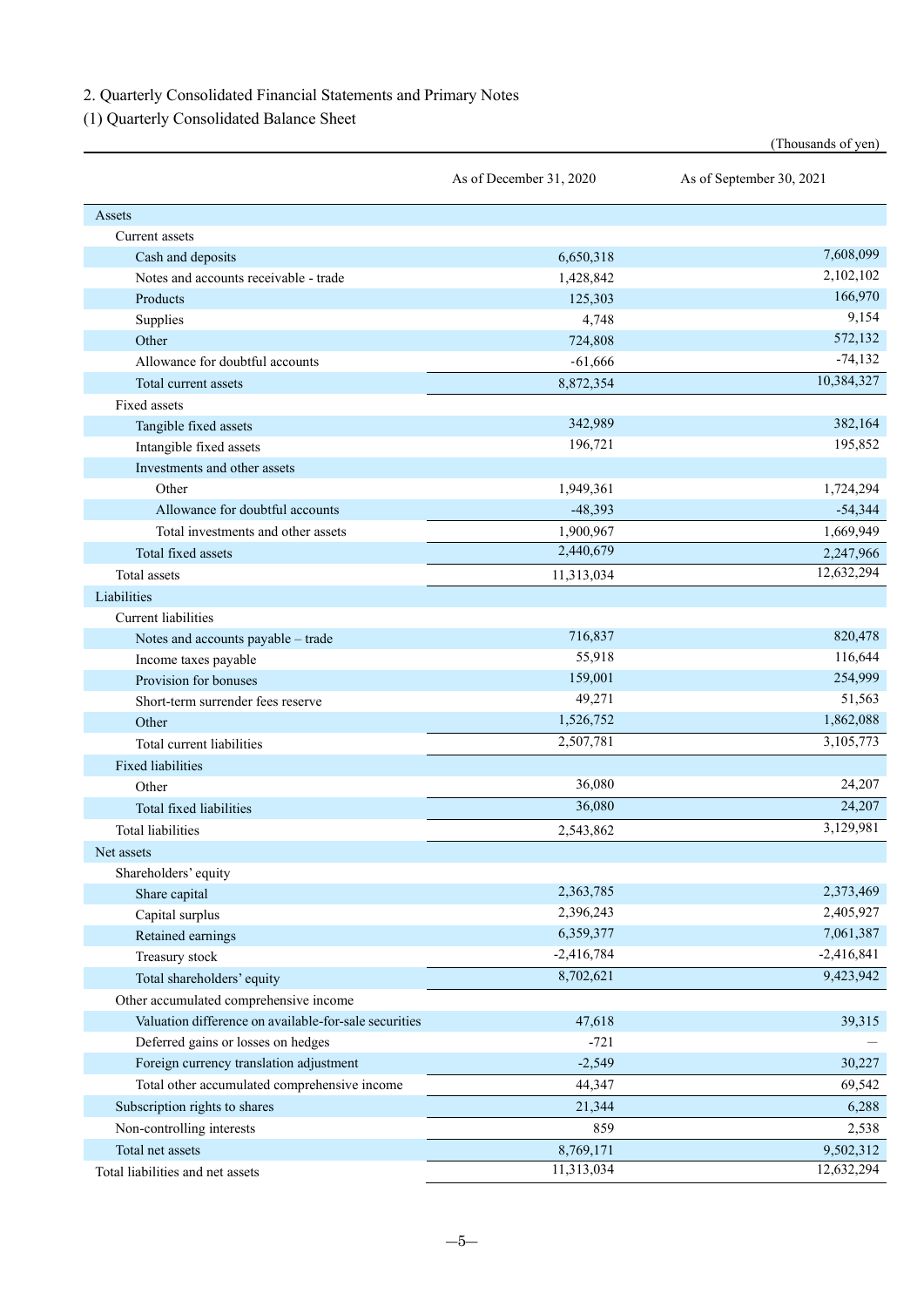# (2) Quarterly Consolidated Statement of Profit or Loss and Comprehensive Income

Quarterly Consolidated Statement of Profit or Loss

Consolidated Cumulative Third Quarter

|                                                                           |              | (Thousands of yen)                                                      |
|---------------------------------------------------------------------------|--------------|-------------------------------------------------------------------------|
|                                                                           | 2020         | Nine months ended September 30, Nine months ended September 30,<br>2021 |
| Net sales                                                                 | 13,108,091   | 13,392,003                                                              |
| Cost of sales                                                             | 6,284,066    | 6,573,667                                                               |
| Gross profit                                                              | 6,824,025    | 6,818,335                                                               |
| Selling, general, and administrative expenses                             | 6,765,844    | 5,804,960                                                               |
| Operating profit                                                          | 58,180       | 1,013,375                                                               |
| Non-operating income                                                      |              |                                                                         |
| Interest income                                                           | 732          | 607                                                                     |
| Dividends earned                                                          | 1,500        | 1,500                                                                   |
| Currency exchange gain                                                    | 8,320        | 24,206                                                                  |
| Subsidy income                                                            | 106,456      | 3,804                                                                   |
| Other                                                                     | 7,674        | 6,397                                                                   |
| Total non-operating income                                                | 124,684      | 36,516                                                                  |
| Non-operating expenses                                                    |              |                                                                         |
| Interest expenses                                                         | 5,249        | 5                                                                       |
| Payment fees                                                              | 8,643        | 4,151                                                                   |
| Other                                                                     | 1,158        | 3,600                                                                   |
| Total non-operating expenses                                              | 15,051       | 7,756                                                                   |
| Ordinary profit                                                           | 167,813      | 1,042,134                                                               |
| Extraordinary income                                                      |              |                                                                         |
| Gain on reversal of stock acquisition rights                              |              | 14,940                                                                  |
| Gain on sale of fixed assets                                              | 4,793        | 649                                                                     |
| Gain on sale of investments in securities                                 | 3,402        |                                                                         |
| Gain on sale of shares of subsidiary                                      | 62,867       |                                                                         |
| Total extraordinary income                                                | 71,063       | 15,590                                                                  |
| <b>Extraordinary losses</b>                                               |              |                                                                         |
| Losses on retirement of fixed assets                                      | 1,176        | 2,039                                                                   |
| Losses on lease cancellations                                             | 6,469        |                                                                         |
| Losses on revaluation of investments in securities                        | 187,658      | 17,335                                                                  |
| Office relocation costs                                                   | 7,070        |                                                                         |
| Impairment losses                                                         | 1,395,072    |                                                                         |
| Total extraordinary losses                                                | 1,597,447    | 19,375                                                                  |
| Profit or loss (-) before tax adjustment                                  | $-1,358,570$ | 1,038,349                                                               |
| Corporate, resident, and business taxes                                   | 113,945      | 138,190                                                                 |
| Deferred income tax                                                       | $-244,616$   | 196,469                                                                 |
| Total income taxes                                                        | $-130,671$   | 334,659                                                                 |
| Quarterly profit or loss (-)                                              | $-1,227,898$ | 703,690                                                                 |
| Quarterly profit or loss (-) attributable to non-controlling<br>interests | $-1,564$     | 1,679                                                                   |
| Quarterly profit or loss (-) attributable to owners of parent             | $-1,226,334$ | 702,010                                                                 |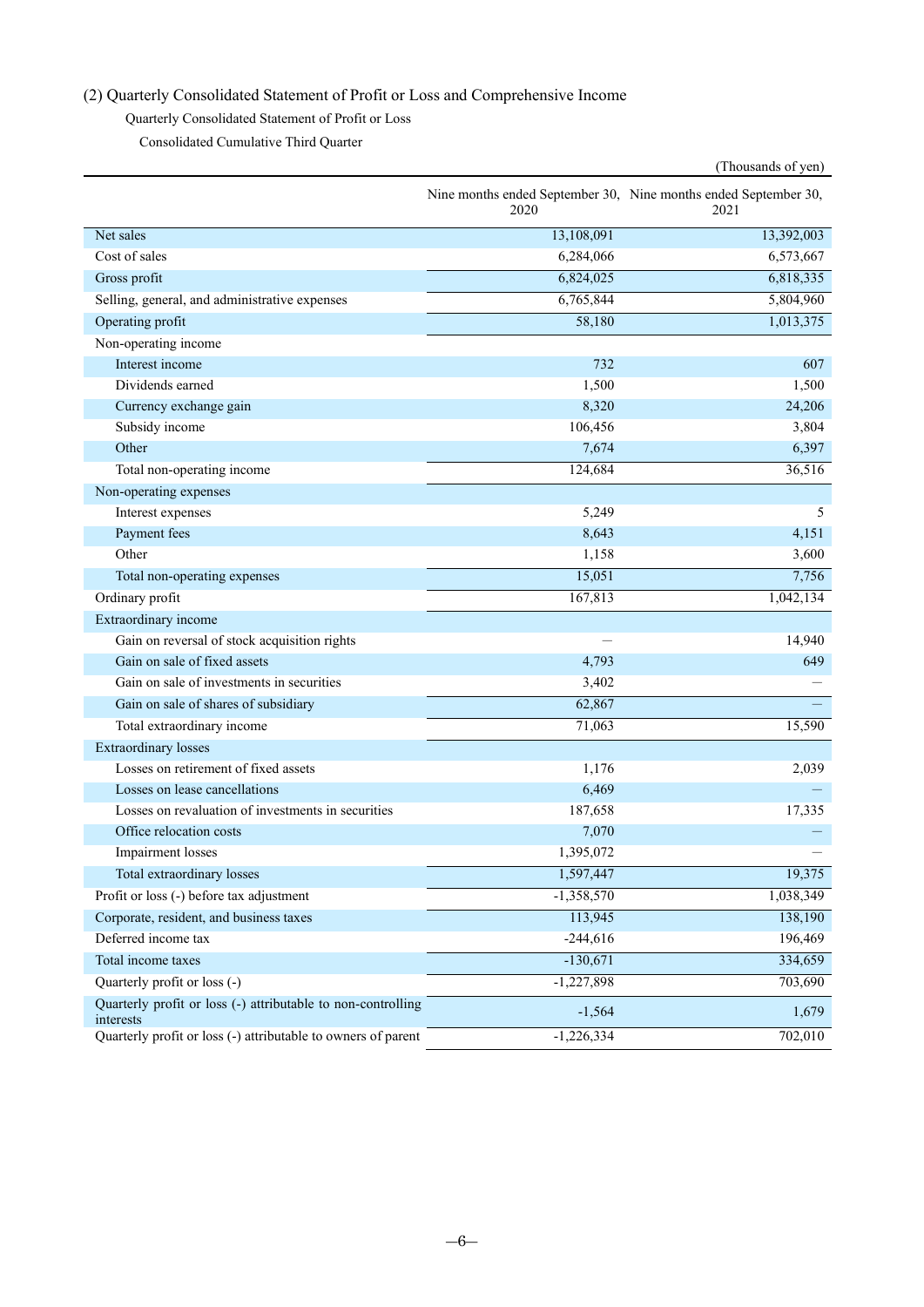## Quarterly Consolidated Statement of Comprehensive Income

Consolidated Cumulative Third Quarter

## (Thousands of yen)

|                                                                               | Nine months ended September 30, Nine months ended September 30,<br>2020 | 2021     |
|-------------------------------------------------------------------------------|-------------------------------------------------------------------------|----------|
| Quarterly comprehensive income or loss (-)                                    | $-1,227,898$                                                            | 703,690  |
| Other comprehensive income                                                    |                                                                         |          |
| Other valuation difference on hedges                                          | 47,040                                                                  | $-8,302$ |
| Deferred gains or losses on hedges                                            | $-19,251$                                                               | 721      |
| Foreign currency translation reserve                                          | $-5,258$                                                                | 32,777   |
| Total other comprehensive income                                              | 22,530                                                                  | 25,195   |
| Quarterly comprehensive income                                                | $-1,205,368$                                                            | 728,885  |
| (Breakdown)                                                                   |                                                                         |          |
| Quarterly comprehensive income related to owners of<br>the parent             | $-1,203,803$                                                            | 727,205  |
| comprehensive income related to<br>Quarterly<br>non-<br>controlling interests | $-1,564$                                                                | 1,679    |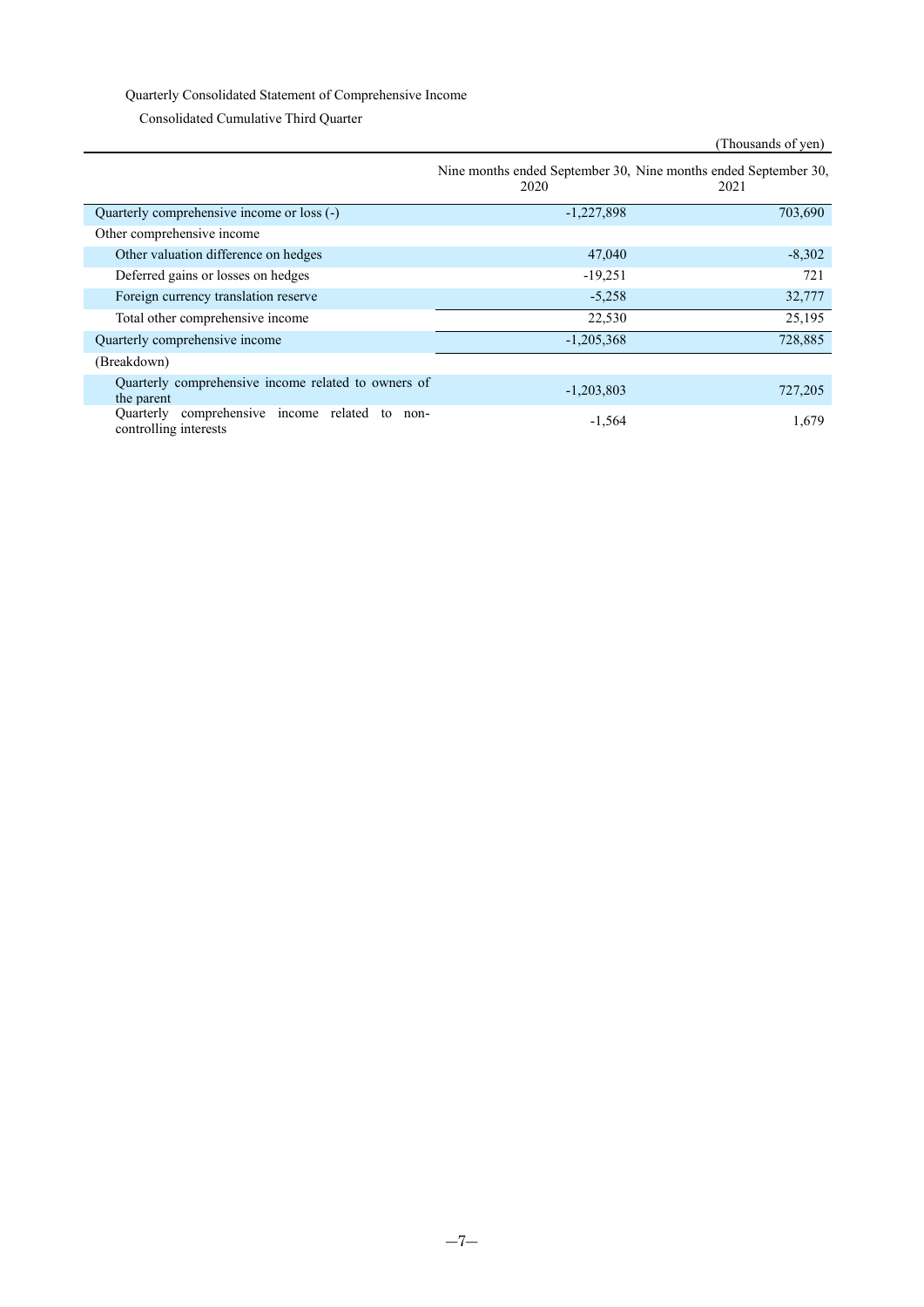(3) Notes on Quarterly Consolidated Financial Statements

(Notes on going concern assumption) Not applicable.

(Notes on significant changes in shareholders' equity)

FY2020/3Q Cumulative period (January 1, 2020 – September 30, 2020)

- 1.Dividends paid Not applicable.
- 2.Of the dividends whose recorded date belongs to the third quarter consolidated cumulative period, the effective date of the dividend is after the last day of the third quarter consolidated accounting period. Not applicable.
- 3.Significant fluctuations in shareholders' equity

Based on the resolution of the Board of Directors' meeting held on February 21, 2020, the Company repurchased 909,000 shares of treasury stock through market purchase. As a result, treasury stock increased by 985,674 thousand yen in the third quarter of the fiscal year and treasury stock amounted to 2,416,784 thousand yen at the end of the third quarter of the fiscal year.

FY2021/3Q Cumulative period (January 1, 2021 - September 30, 2021)

- 1.Dividends paid Not applicable.
- 2. Of the dividends whose recorded date belongs to the third quarter consolidated cumulative period, the effective date of the dividend is after the last day of the third quarter consolidated accounting period. Not applicable.
- 3.Significant fluctuations in shareholders' equity Not applicable.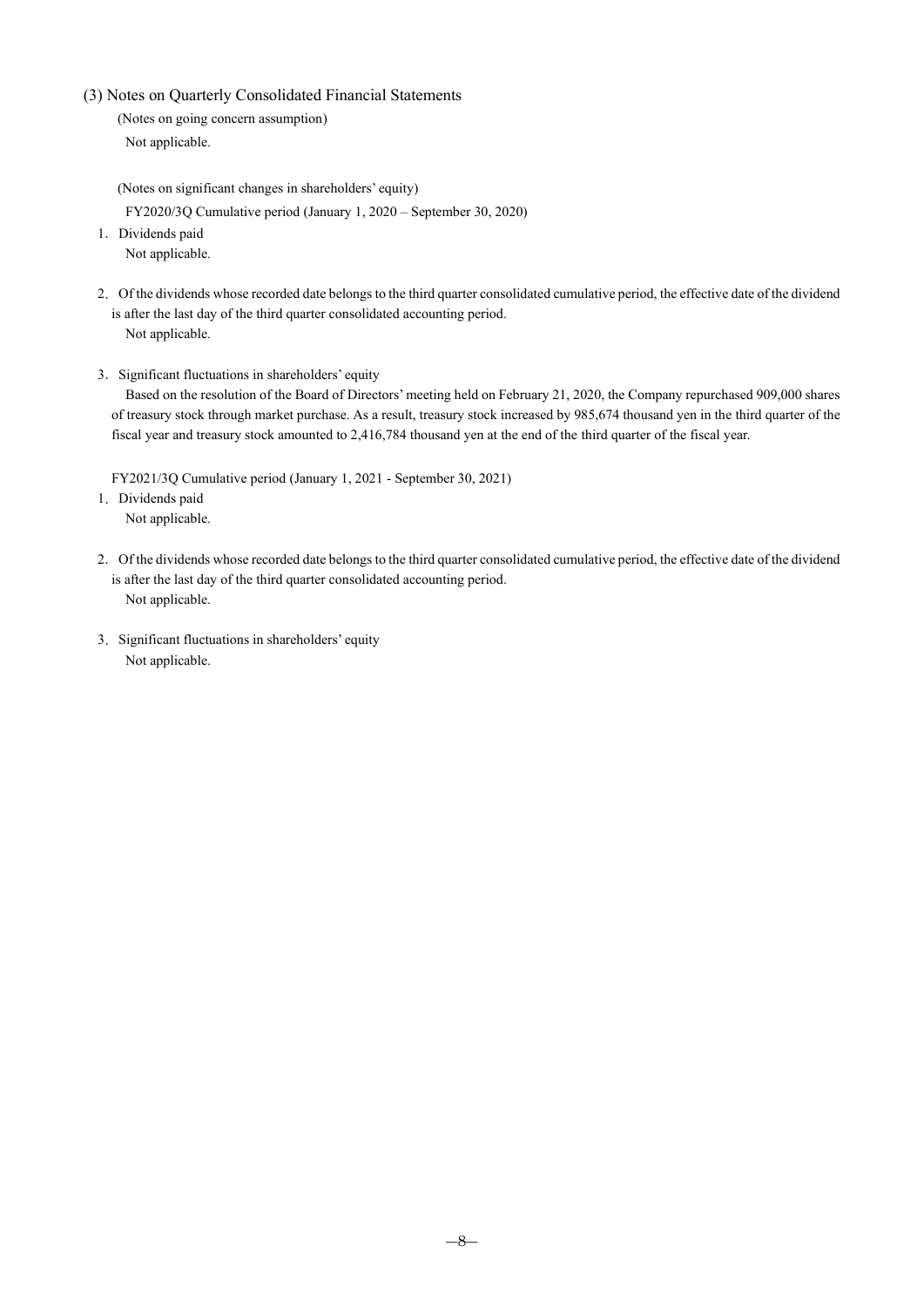(Segment Information, etc.)

Segment Information

#### I. FY2020/3Q Cumulative period (January 1, 2020 - September 30, 2020)

### 1. Information on net sales and profit or loss by reporting segment

|                                     |                   |                                              |            |                   |            |                                  | (Thousands of yen)              |
|-------------------------------------|-------------------|----------------------------------------------|------------|-------------------|------------|----------------------------------|---------------------------------|
|                                     | Reporting segment |                                              |            |                   |            | <b>Ouarterly</b><br>consolidated |                                 |
|                                     | "GLOBAL<br>WiFi"  | Information and<br>Communications<br>Service | Total      | Other<br>(Note 1) | Total      | Adjustments<br>(Note 2)          | income<br>statement<br>(Note 3) |
| Net sales                           |                   |                                              |            |                   |            |                                  |                                 |
| Sales to external<br>customers      | 5,906,654         | 6,663,529                                    | 12,570,183 | 537,908           | 13,108,091 |                                  | 13,108,091                      |
| Intersegment sales<br>and transfers |                   | 2,999                                        | 2,999      | 555               | 3,555      | $-3,555$                         |                                 |
| Total                               | 5,906,654         | 6,666,528                                    | 12,573,183 | 538,463           | 13,111,646 | $-3,555$                         | 13,108,091                      |
| Segment profit or<br>$loss(-)$      | $-48,462$         | 1,184,885                                    | 1,136,422  | $-355,926$        | 780,496    | $-722,316$                       | 58,180                          |

(Note) 1. The "Other" category is for businesses that are not included in the reporting segment such as ProDrivers, media and catalog sales businesses.

2. The segment loss adjustment of -722,316 thousand yen is a company-wide expense that is not allocated to each reporting segment. These are mainly general and administrative expenses that do not belong to the reporting segment.

3. Segment profit is adjusted to the operating profit of the quarterly consolidated income statement.

2. Information on impairment loss of fixed assets by reporting segment as it relates to matters such as goodwill (Major impairment losses that relate to fixed assets)

The profitability of the "GLOBAL WiFi" and ProDrivers businesses included in the "Other" category have declined and recovery of the investment amount is no longer expected, therefore the book value of assets (including goodwill) has been reduced to the recoverable amount.

The amount of impairment losses for the consolidated cumulative third quarter is 1,395,072 thousand yen. The recorded segment losses are 1,209,144 thousand yen for "GLOBAL WiFi" and 185,928 thousand yen for ProDrivers.

(Significant fluctuations in the financial value of goodwill)

The ProDrivers business included in the "Other" category has had its goodwill value decrease by 119,924 thousand yen in the third quarter of the fiscal year due to the recording of a goodwill impairment loss.